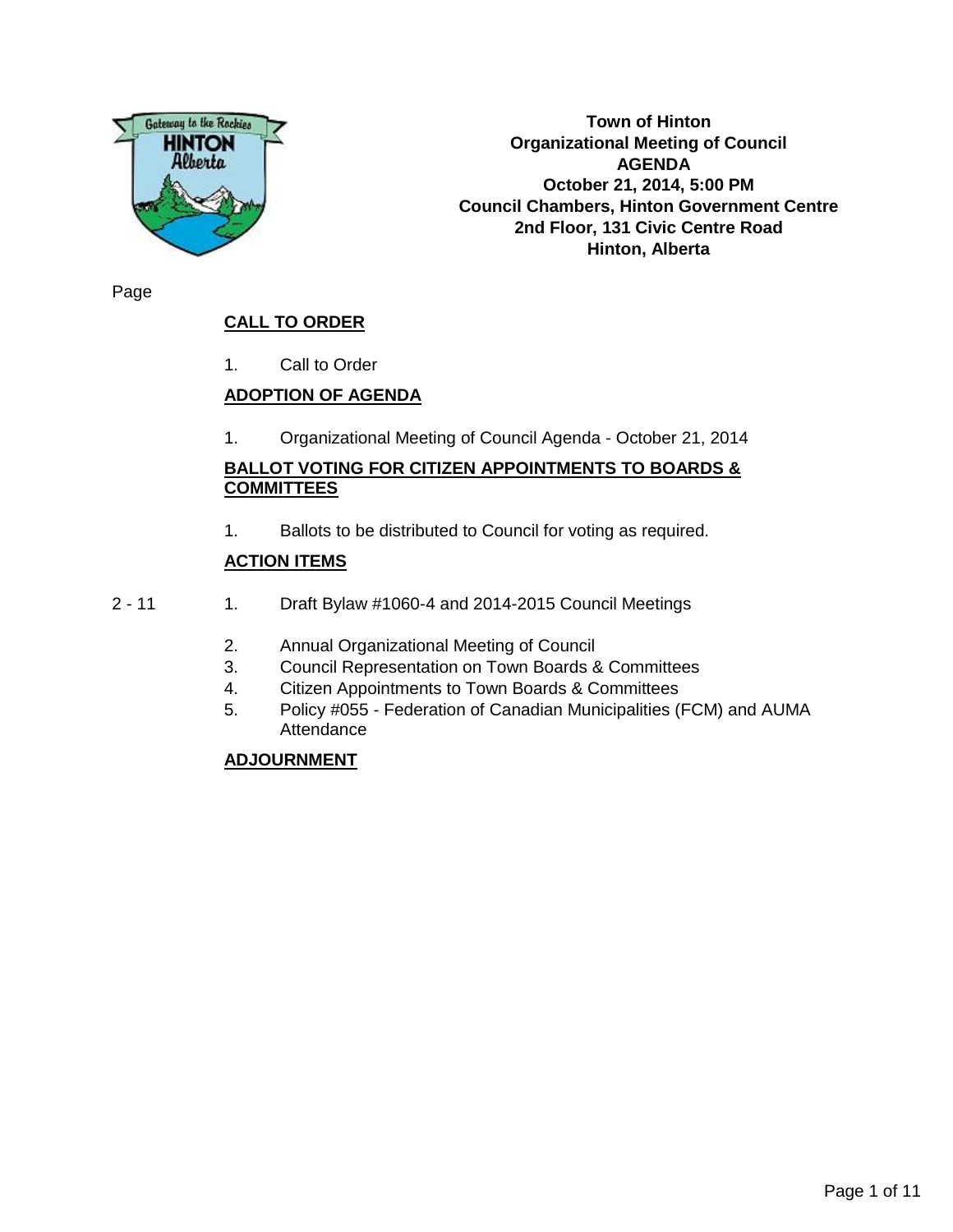

## **TOWN OF HINTON REQUEST FOR DECISION**

**DATE:** October 14, 2013

## **TO: ORGANIZATIONAL MEETING OF COUNCIL OF OCTOBER 21, 2014**

| <b>FROM:</b>        | Rhonda West, Legislative & Administrative Services Coordinator |
|---------------------|----------------------------------------------------------------|
| <b>REVIEWED BY:</b> | Denise Parent, Director of Corporate Services                  |
| <b>APPROVED BY:</b> | Mike Schwirtz, Town Manager                                    |

## **RE: 2014 ORGANIZATIONAL MEETING**

#### **Recommendation:**

*As indicated throughout the report and based on results of ballot voting.*

#### **Concluding Statement**

The purpose of the Annual Organizational Meeting of Council is to review and approve:

- a) Council Meeting Time & Dates for Regular, Standing, Organizational and Special Standing/Regular Committee Meetings;
- b) Council representation on various boards and committees; and
- c) Citizen applications and make appointments to fill vacancies on Town Committees;
- d) Conduct other business as may be necessary.

Acknowledging that some vacancies remain, we will continue to accept applications. Citizen applications will be brought forward to Council for consideration at the spring review in 2015 (or sooner should there be an immediate need or desire to fill a vacancy).

| <b>Conforms with:</b>                          | Yes/No/<br><b>Partial</b> | <b>Comments</b>                                                                                                                                                                                                                                                                                                                                                                                                                                  |
|------------------------------------------------|---------------------------|--------------------------------------------------------------------------------------------------------------------------------------------------------------------------------------------------------------------------------------------------------------------------------------------------------------------------------------------------------------------------------------------------------------------------------------------------|
| <b>Municipal and Provincial</b><br>Laws        |                           | Municipal Government Act provides that a council must hold<br>an organizational meeting annually not later than 2 weeks<br>after the 3 <sup>rd</sup> Monday in October<br>Council Procedure Bylaw #1060 – establishes that council<br>will make citizen appointments to Boards & Committees,<br>review and formalize Mayor's recommendation of councilor<br>appointment to boards & committees and conduct other<br>business as may be required. |
| <b>Community Sustainability</b><br><b>Plan</b> |                           | Committees will help to ensure implementation of CSP<br>initiatives and support and facilitate achievement of Hinton's<br>goals and visions for a sustainable future. Hinton's board<br>structure supports the good governance pillar in the CSP.                                                                                                                                                                                                |

#### **Conformance of recommendation to existing laws and Hinton Council plans**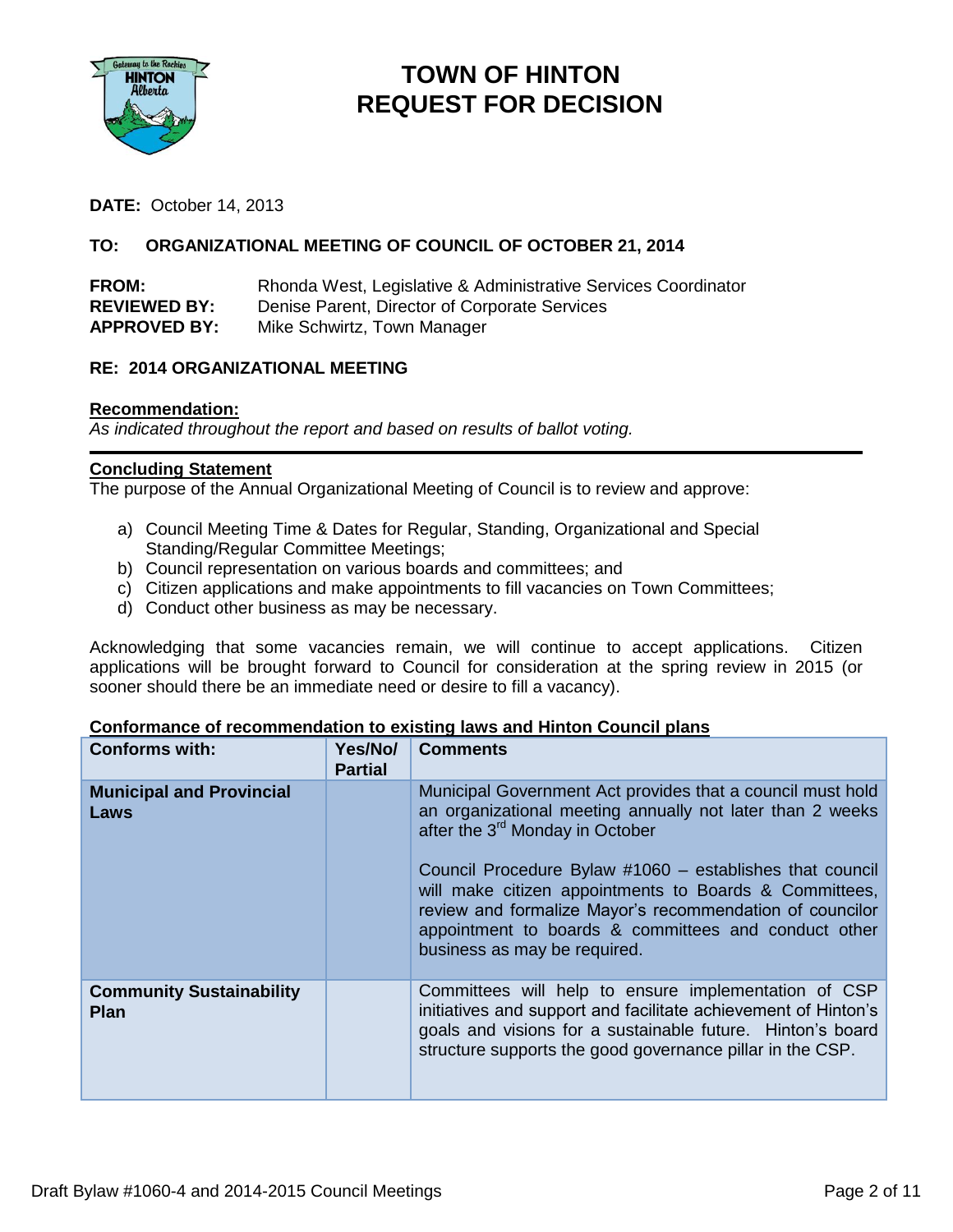| <b>Council's Strategic Plan</b>                    |     | Provides for and encourages public engagement and<br>collaborative and transparent communication and feedback<br>with the community in the areas of economic strength,<br>well-being, environmental stewardship<br>social<br>and<br>community sustainability initiatives and programs. |
|----------------------------------------------------|-----|----------------------------------------------------------------------------------------------------------------------------------------------------------------------------------------------------------------------------------------------------------------------------------------|
| Long Term Capital Plan or<br><b>Adopted budget</b> | N/A |                                                                                                                                                                                                                                                                                        |
| Other plans or policies                            | N/A |                                                                                                                                                                                                                                                                                        |

## **Background / Introduction**

An Annual Organizational Meeting of Council is a statutory requirement pursuant to Section 192(1) of the *Municipal Government Act*, Chapter M-26, R.S.A. 2000 and amendments thereto.

#### **Administration Assessment of Options and Conclusion**

1. Draft Bylaw #1060-4 and 2014-2015 Council Meetings

Council Procedure Bylaw #1060-2 establishes that regular meetings of council are to be held on the 1<sup>st</sup> and 3<sup>rd</sup> Tuesday of each month beginning at 5:00 p.m in Council Chambers and that Standing Committee meetings are to be held on the  $2^{nd}$  and  $4^{th}$  Tuesday of each month beginning at 4:00 p.m. in the Committee Room. There is a desire to change the schedule of the regular and standing committee meetings. Accordingly, Bylaw #1060-4 has been prepared to reflect that Standing Committee meetings will be held on the first Tuesday of each month and Regular Meetings of Council will be held on the third Tuesday of each month(exceptions for the months of July and August).

The removal of paragraphs 11 (2) (3) (4) and (5) are due to the fact that they are administrative procedure clauses and do not need to be in the bylaw. In the event Bylaw #1060-4 is passed, Administration will be drafting a Council Agenda procedure to be communicated throughout the organization relating to agenda deadlines and timing of agenda distribution.

## **RECOMMENDATION: That Bylaw #1060-4 receive first reading. RECOMMENDATION: That Bylaw #1060-4 receive second reading. RECOMMENDATION: That Bylaw #1060-4 receive unanimous consent for third reading. RECOMMENDATION: That Bylaw #1060-4 receive third and final reading.**

FURTHER:

## **RECOMMENDATION: That Council adopts the 2014-2015 Meetings of Council as presented in Attachment #2.**

2. Annual Organizational Meeting of Council

The Municipal Government Act states that a municipality must hold an organizational meeting every year not later than 2 weeks after the 3<sup>rd</sup> Monday in October.

## **RECOMMENDATION: That the 2015 Organizational Meeting of Council be held on Tuesday, October 20, 2015.**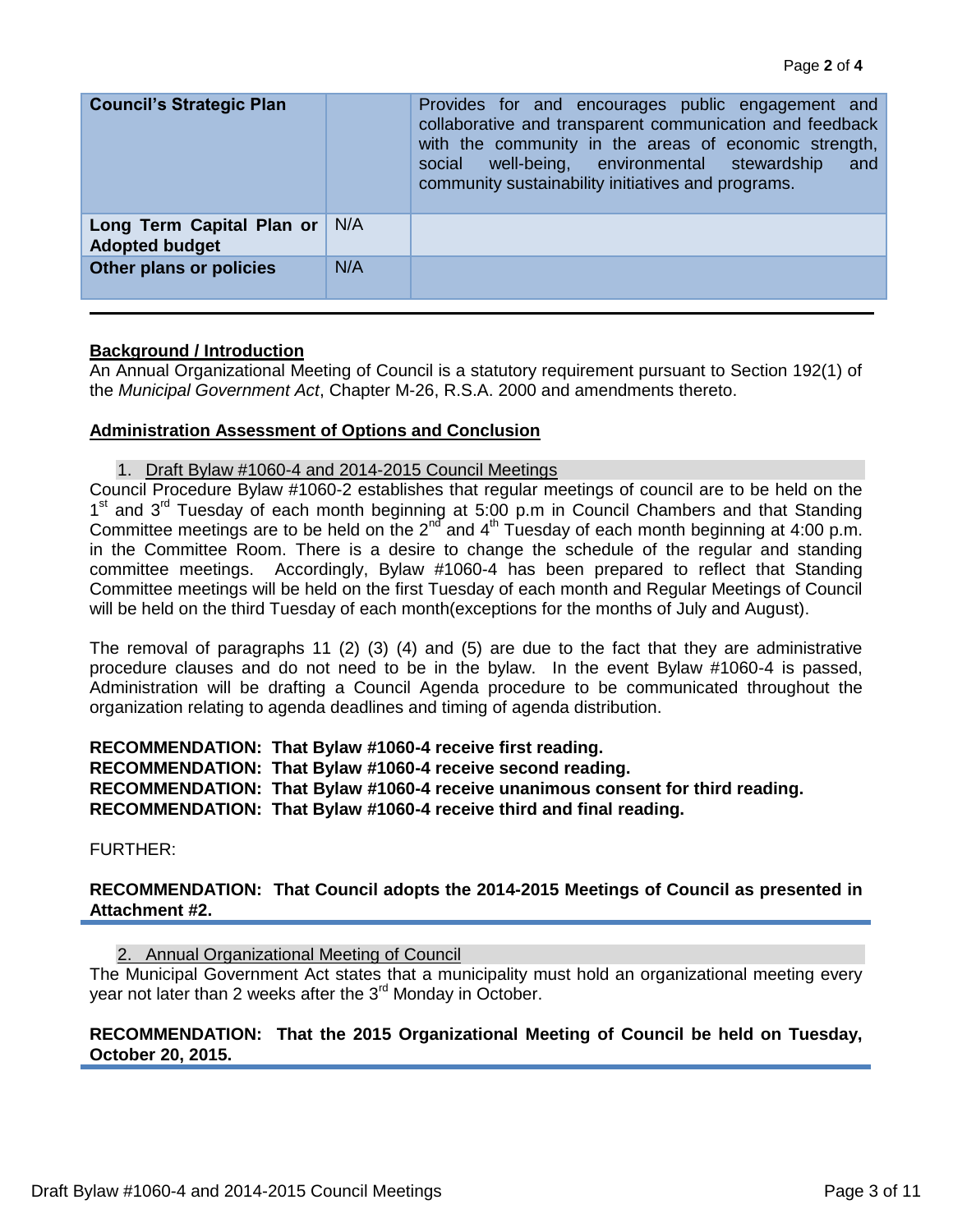## 3. Council Representation on Boards and Committees

The Town of Hinton has a number of boards and committees created by council. In addition, there are a number of town partnership boards and external committees that have council representation. Council has recommended some changes to the council representation on the following committees:

- Removal of the Investment Review Committee for Community Futures West Yellowhead
- 1 Councillor appointment to CEAC (instead of 2)

Section 5(2) of Bylaw #1070-2 (CEAC bylaw) provides that Council may by resolution amend Schedule "A" (CEAC Terms of Reference for committee membership). Attachment #2 represents the change to appointing one (1) Councillor and one (1) Alternate to CEAC.

## **RECOMMENDATION: That Council approve Schedule "A" of Bylaw #1070-2 as presented in Attachment #3.**

Attached is the Mayor's draft of the 2014-2015 Council Representation on Boards and Committees (Attachment #5) reflecting the changes.

## **RECOMMENDATION: That Council approves the 2014 - 2015 Council Representation on Boards and Committees as presented in Attachment #4.**

4. Citizen Appointments to Town Boards & Committees

There are a number of council created boards and committees that have citizen members appointed by council. There are four (4) boards that have vacancies due to membership terms expiring in 2014. Advertising in the local newspaper has taken place over the past number of weeks and applications have been received. Citizen applications have been reviewed by Council. Ballots are distributed to council members for selection of committee members.

## **Community Engagement & Accountability Committee – 4 vacancies**

Membership as per Schedule "A" of Bylaw #1070-2

1 Appointed Member of Council (if approved through bylaw amendment)

1 Appointment – Yellowhead County Councillor

1 Appointment – Evergreen School Division

1 Appointment - Grande Yellowhead School Division

7 community residents (with backgrounds in culture, recreation, wellness, local economy, natural & built environments)

3 citizen members

Three (3) applications have been received and reviewed by the Nominations Review Committee.

## **RECOMMENDATION: Based on results of ballot voting members are appointed for a 2-year term to the 2016 Organizational Meeting of Council.**

## **Library Board – 3 vacancies**

Membership as per Bylaw #1049

5 - 7 Citizens-at-Large Members (1 member of which may reside in Ward 8 of Yellowhead County; 1 may be a youth between the age of 16 and 18)

1 Member of Council & 1 alternate

1 application has been received and reviewed by Council.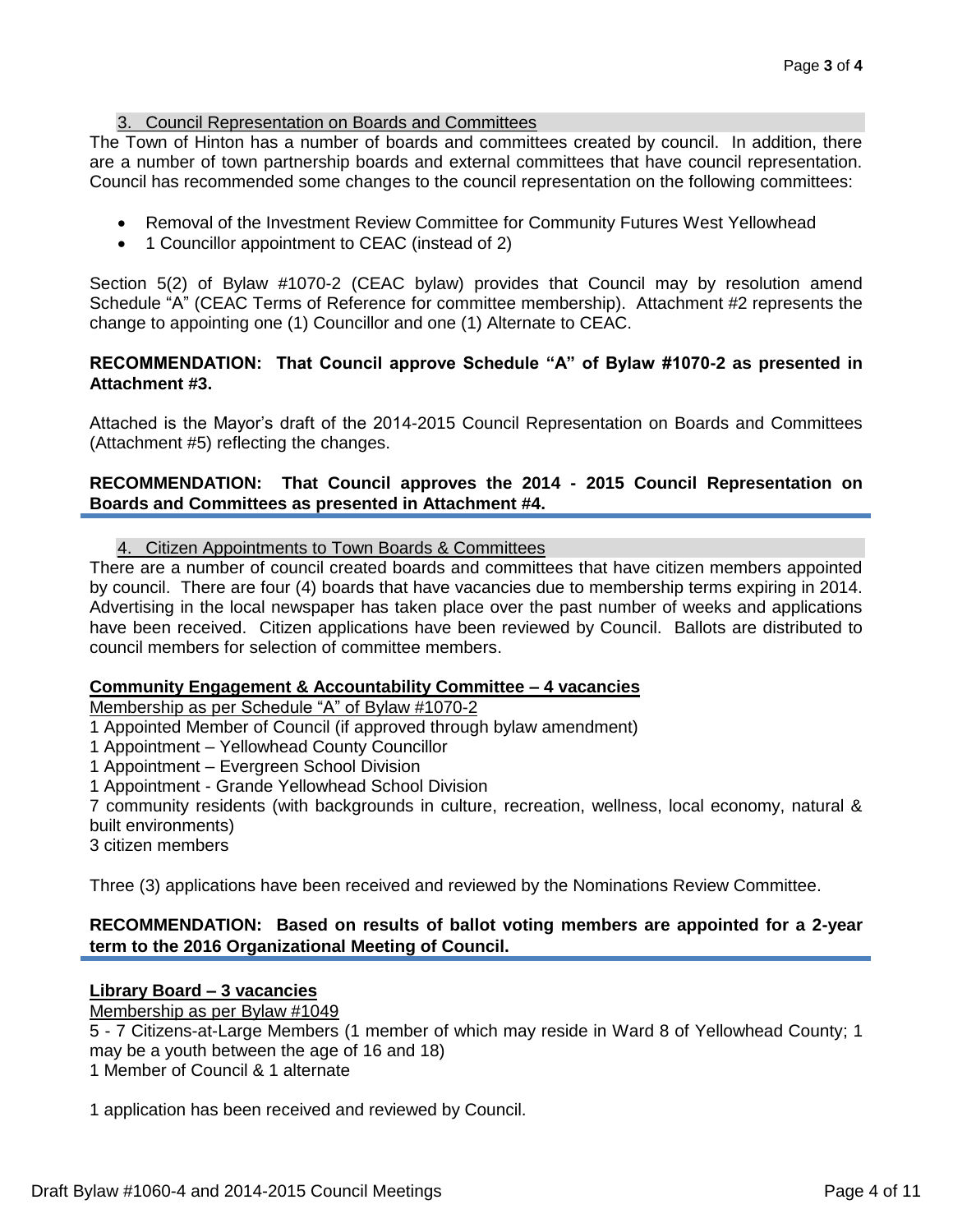## **RECOMMENDATION: Based on results of ballot voting.**

#### **Hinton Policing Committee – 5 vacancies**

Membership as per Bylaw #1042-1

6 Citizens-at-Large

1 Member of Council & 1 alternate

5 applications have been received and reviewed by Council.

#### **RECOMMENDATION: Based on results of ballot voting.**

#### 5. Policy #055 – Federation of Canadian Municipalities (FCM) and AUMA Attendance

The current policy states that a council member must provide a written report to Council within 2 weeks of attendance at either the FCM or AUMA Conferences. There is a desire to amend this clause and replace the requirement of a written report with a verbal report. Policy #055 has been amended (Attachment #6) to reflect this change.

#### **RECOMMENDATION: That Council approves Policy #055 as presented in Attachment #5.**

#### **Town Manager Comments**

These are annual procedural matters as required by the MGA. The recommendations have included Council input. I support the recommendations presented in this report.

#### **Advisory Committee Comments / Public Feedback**

The Town's nomination committee and Council have reviewed the CEAC committee and associated committees' nominees.

#### **Attachments**

- 1. Draft Bylaw #1060-4
- 2. Council Meeting schedule for 2014-2015
- 3. Schedule "A" of Bylaw 1070-2
- 4. Council Representation on Boards and Committees for 2014-2015
- 5. Policy #055 Attendance at FCM/AUMA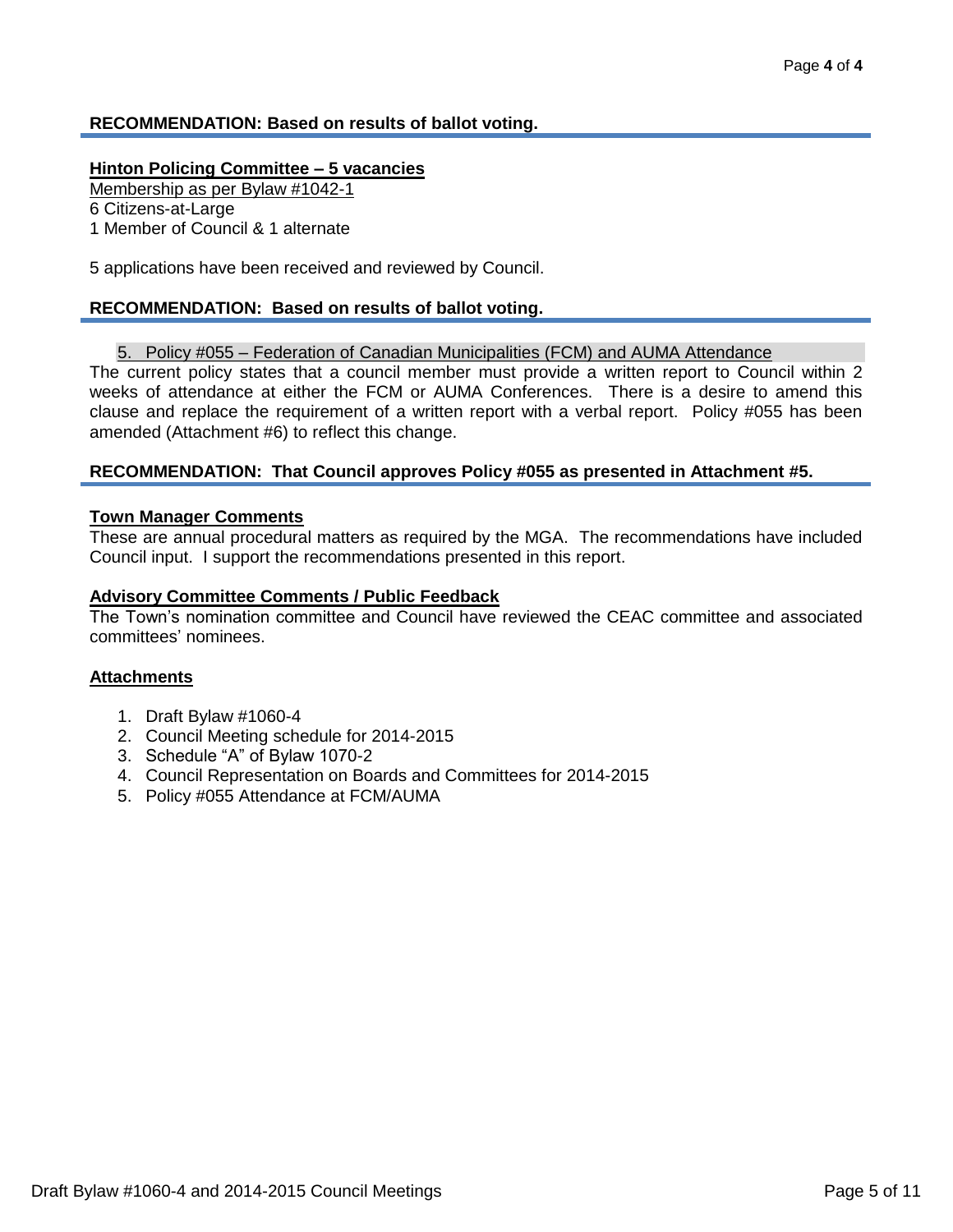

#### **TOWN OF HINTON BYLAW #1060-4** BYLAW OF THE TOWN OF HINTON IN THE PROVINCE OF ALBERTA FOR THE ORDERLY PROCEEDINGS OF COUNCIL MEETINGS AND THE TRANSACTING OF BUSINESS BY COUNCIL OF THE TOWN OF HINTON

**WHEREAS** it is Council's desire to establish and follow a process and procedure of municipal governance that reflects an open, transparent government where decisions are made after all information has been provided;

**NOW THEREFORE** the Municipal Council of the Town of Hinton in session duly assembled hereby enacts as follows:

1. That paragraph 5) A. 1) be replaced with the following paragraph:

*5) A. Regular Council Meetings*

*1) Unless council by resolution from time to time otherwise determines, regular meetings shall be held in the Government Centre Council Chambers on the third Tuesday of each month beginning at 5:00 p.m.. For the months of July and August of each year, the regular meeting of council shall be held on: July – second Tuesday; August – fourth Tuesday.*

2. That paragraph 5) B. 1) be replaced with the following paragraph:

*5) B. Standing Committee Meetings*

*1) Unless council by resolution from time to time otherwise determines, standing committee meetings shall be held in the Government Centre Committee Room on the first Tuesday of each month beginning at 4:00 p.m. For the months of July and August of each year, the standing committee meeting of council shall be held on: July – first Tuesday; August – third Tuesday.*

- 3. That paragraphs 11) (2) (3) (4) and (5) shall be deleted.
- 4. This bylaw shall take effect on the final day of passing.

READ A FIRST TIME THIS \_\_\_\_\_ DAY OF OCTOBER, 2014.

READ A SECOND TIME THIS \_\_\_\_\_ DAY OF OCTOBER, 2014.

READ A THIRD TIME THIS DAY OF OCTOBER, 2014.

\_\_\_\_\_\_\_\_\_\_\_\_\_\_\_\_\_\_\_\_\_\_\_\_\_\_\_\_\_\_\_\_ MAYOR

\_\_\_\_\_\_\_\_\_\_\_\_\_\_\_\_\_\_\_\_\_\_\_\_\_\_\_\_\_\_\_\_\_ DIRECTOR OF CORPORATE SERVICES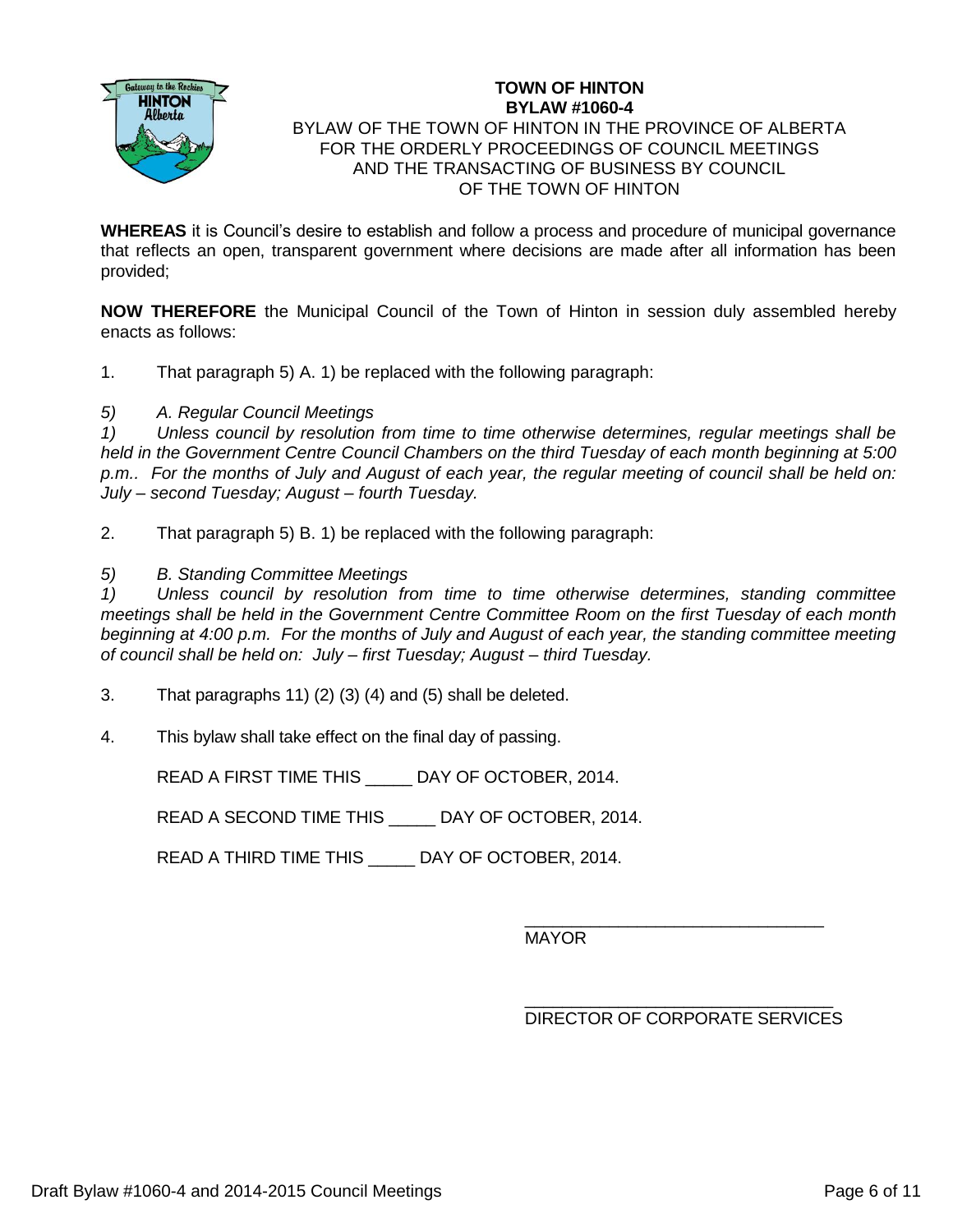|                                                                                                                                  |                 |                              |                | □<br>ai<br>⇒ 2014 / 2015 Council Meetings |                 |                |              |                 |                  |    |                |                |    |               |                |                |    |                |                |                |                |
|----------------------------------------------------------------------------------------------------------------------------------|-----------------|------------------------------|----------------|-------------------------------------------|-----------------|----------------|--------------|-----------------|------------------|----|----------------|----------------|----|---------------|----------------|----------------|----|----------------|----------------|----------------|----------------|
|                                                                                                                                  |                 | November, 2014               |                |                                           |                 |                |              |                 | December, 2014   |    |                |                |    |               | 2015           |                |    |                |                |                |                |
| Z ω οι σι Φ μ κι σι μ ω σι μ α π<br>Βylaw #1060-4 and 2014-2015 Council Meetings<br>Βylaw #1060-4 and 2014-2015 Council Meetings | $\mathbf S$     | M                            | T              | W                                         | T               | F              | S            | S               | M                | т  | W              | Т              | F  | S             |                | <b>January</b> |    |                |                |                |                |
|                                                                                                                                  |                 |                              |                |                                           |                 |                | 1            |                 | 1                |    | 3              | $\overline{4}$ | 5  | 6             | S              | M              | T  | W              | Τ              | F              | ${\mathsf S}$  |
|                                                                                                                                  |                 | $\mathbf{3}$                 |                | $\overline{5}$                            | $6\phantom{1}6$ | $\overline{7}$ | 8            | $\overline{7}$  | 8                | 9  | 10             | 11             | 12 | 13            |                |                |    |                | $\overline{1}$ | $\overline{2}$ | 3              |
|                                                                                                                                  |                 | 10                           | 11             | 12                                        | 13              | 14             | 15           | 14              | 15               | 16 | 17             | 18             | 19 | 20            | 4              | $\overline{5}$ |    | $\overline{7}$ | 8              | 9              | 10             |
|                                                                                                                                  | 16              | 17                           |                | 19                                        | 20              | 21             | 22           | 21              | 22               | 23 | 24             | 25             | 26 | 27            | 11             | 12             | 13 | 14             | 15             | 16             | 17             |
|                                                                                                                                  | 23              | 24                           | 25             | 26                                        | 27              | 28             | 29           | 28              | 29               | 30 | 31             |                |    |               | 18             | 19             | 20 | 21             | 22             | 23             | 24             |
|                                                                                                                                  | 30              |                              |                |                                           |                 |                |              |                 |                  |    |                |                |    |               | 25             | 26             | 27 | 28             | 29             | 30             | 31             |
|                                                                                                                                  | <b>February</b> |                              |                |                                           |                 |                |              | <b>March</b>    |                  |    |                |                |    |               | <b>April</b>   |                |    |                |                |                |                |
|                                                                                                                                  |                 | M                            | т              | W                                         | Τ               | F              | S            | S               | M                | т  | W              | Т              | F  | ${\mathsf S}$ | S              | M              | Τ  | W              | Τ              | F              | ${\mathsf S}$  |
|                                                                                                                                  |                 | 2                            |                | 4                                         | 5               | 6              | 7            |                 | $\overline{2}$   |    | 4              | $\overline{5}$ | 6  | 7             |                |                |    |                | $\overline{2}$ | $\mathbf{3}$   | $\overline{4}$ |
|                                                                                                                                  |                 | 9                            | 10             | 11                                        | 12              | 13             | 14           | 8               | 9                | 10 | 11             | 12             | 13 | 14            | 5              | 6              |    | 8              | 9              | 10             | 11             |
|                                                                                                                                  | 15              | 16                           |                | 18                                        | 19              | 20             | 21           | 15              | 16               | 17 | 18             | 19             | 20 | 21            | 12             | 13             | 14 | 15             | 16             | 17             | 18             |
|                                                                                                                                  | 22              | 23                           | 24             | 25                                        | 26              | 27             | 28           | 22              | 23               | 24 | 25             | 26             | 27 | 28            | 19             | 20             | 21 | 22             | 23             | 24             | 25             |
|                                                                                                                                  |                 |                              |                |                                           |                 |                |              | 29              | 30               | 31 |                |                |    |               | 26             | 27             | 28 | 29             | 30             |                |                |
|                                                                                                                                  | <b>May</b>      |                              |                |                                           |                 |                |              | <b>June</b>     |                  |    |                |                |    |               | July           |                |    |                |                |                |                |
|                                                                                                                                  | ${\mathsf S}$   | M                            | T.             | W                                         | T               | F              | S            | S               | M                | Τ  | W              | Τ              | F  | ${\mathsf S}$ | S              | M              | Τ  | W              | т              | F              | ${\mathsf S}$  |
|                                                                                                                                  |                 |                              |                |                                           |                 | 1              | 2            |                 | 1                |    | 3              | 4              |    |               |                |                |    |                | $\overline{c}$ | $\mathbf{3}$   | 4              |
|                                                                                                                                  | 3               | 4                            |                | $\boldsymbol{6}$                          | 7               | 8              | 9            |                 |                  | 9  | 10             | 11             | 12 | 13            | 5              | 6              |    | 8              | 9              | 10             | 11             |
|                                                                                                                                  | 10              | 11                           | 12             | 13                                        | 14              | 15             | 16           | 14              | 15               | 16 | 17             | 18             | 19 | 20            | 12             | 13             | 14 | 15             | 16             | 17             | 18             |
|                                                                                                                                  | 17              | 18                           |                | 20                                        | 21              | 22             | 23           | 21              | 22               | 23 | 24             | 25             | 26 | 27            | 19             | 20             | 21 | 22             | 23             | 24             | 25             |
|                                                                                                                                  | 24              | 25                           | 26             | 27                                        | 28              | 29             | 30           | 28              | 29               | 30 |                |                |    |               | 26             | 27             | 28 | 29             | 30             | 31             |                |
|                                                                                                                                  | 31              |                              |                |                                           |                 |                |              |                 |                  |    |                |                |    |               |                |                |    |                |                |                |                |
|                                                                                                                                  | <b>August</b>   |                              |                |                                           |                 |                |              |                 | <b>September</b> |    |                |                |    |               |                | <b>October</b> |    |                |                |                |                |
|                                                                                                                                  | S               | M                            | T.             | W                                         | T               | F              | S            | S               | M                | т  | W              | Τ              | F  | ${\mathsf S}$ | S              | M              | T  | W              | Τ              | F              | ${\mathsf S}$  |
|                                                                                                                                  |                 |                              |                |                                           |                 |                | $\mathbf{1}$ |                 |                  |    | $\overline{2}$ | 3              | 4  | 5             |                |                |    |                | 1              | $\overline{2}$ | 3              |
|                                                                                                                                  | $\overline{2}$  | $\overline{\mathbf{3}}$      | $\overline{4}$ | 5 <sub>5</sub>                            | $6^{\circ}$     | $\overline{7}$ | 8            | 6               | $\overline{7}$   | 8  | 9              | 10             | 11 | 12            | $\overline{4}$ | 5 <sub>5</sub> | 6  | $\overline{7}$ | $8\phantom{1}$ | $\overline{9}$ | 10             |
|                                                                                                                                  | 9               | 10                           | 11             | 12                                        | 13              | 14             | 15           | 13              | 14               | 15 | 16             | 17             | 18 | 19            | 11             | 12             | 13 | 14             | 15             | 16             | 17             |
|                                                                                                                                  | 16              | 17                           |                | 19                                        | 20              | 21             | 22           | 20              | 21               | 22 | 23.            | 24             | 25 | 26            | 18             | 19             | 20 | 21             | 22             | 23             | 24             |
|                                                                                                                                  | 23              | 24                           |                | 26                                        | 27              | 28             | 29           | 27              | 28               | 29 | 30             |                |    |               | 25             | 26             | 27 | 28             | 29             | 30             | 31             |
| ᠊ᠣ                                                                                                                               | 30              | 31                           |                |                                           |                 |                |              |                 |                  |    |                |                |    |               |                |                |    |                |                |                |                |
| age                                                                                                                              | Regular         | <b>AUMA / FCM Convention</b> |                |                                           |                 |                |              | <b>Standing</b> |                  |    |                |                |    |               | <b>Holiday</b> |                |    |                |                |                |                |

Page 7 of 11یَ 7 of 11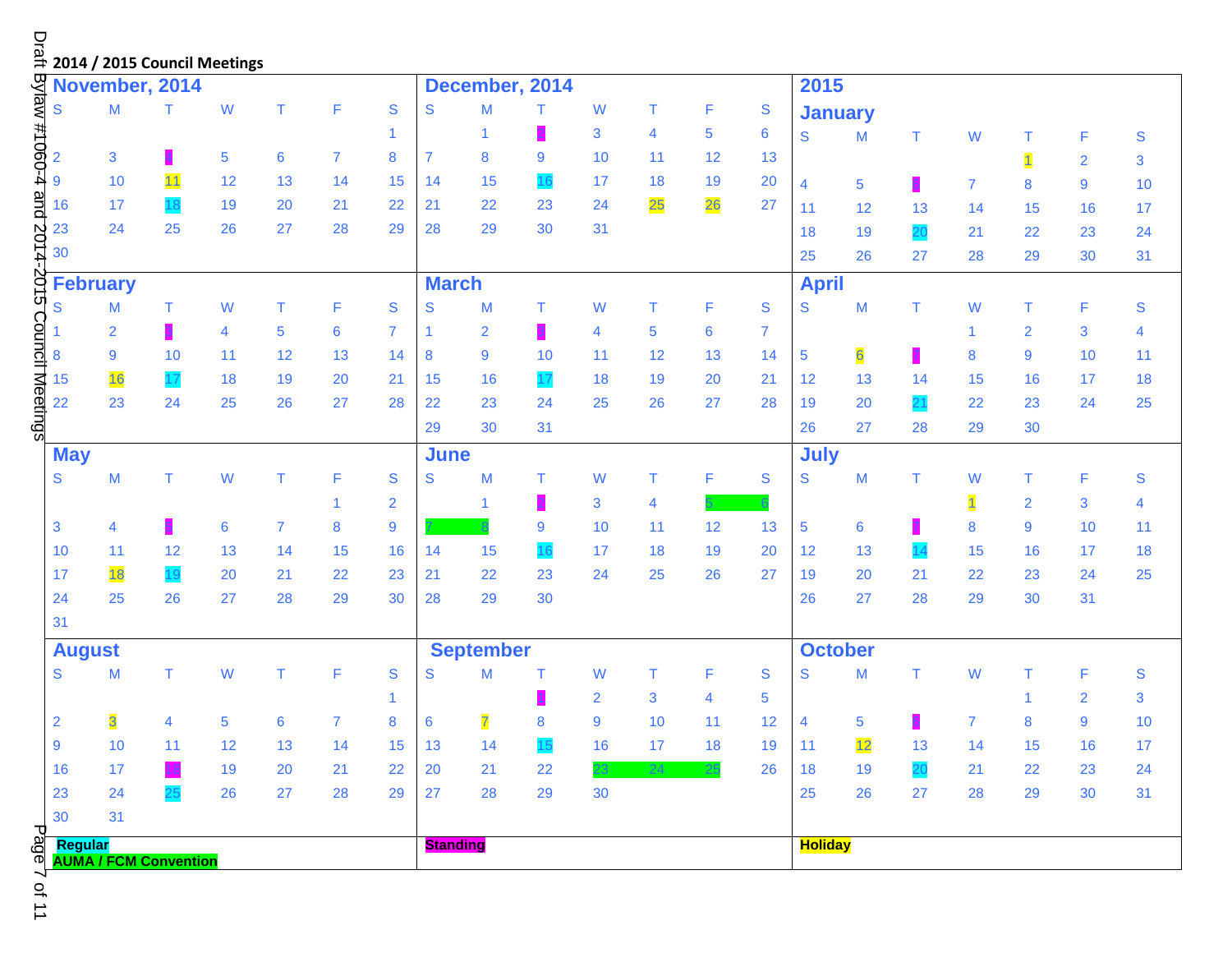## **BYLAW #1070-2 SCHEDULE "A"**

## **COMMUNITY ENGAGEMENT & ACCOUNTABILITY COMMITTEE ("CEAC") TERMS OF REFERENCE**

## **COMPOSITION**

- One (1) Town Council member and one (1) Alternate
- One (1) representative of Ward #8 appointed by Yellowhead County
- One (1) representative appointed by Grande Yellowhead Public School Division
- One (1) representative appointed by Evergreen Catholic School Division
- One (1) community resident Culture
- One  $(1)$  community resident Recreation
- One  $(1)$  community resident Wellness
- Two (2) community residents Local Economy  $\bullet$
- Two (2) community residents Natural & Built Environments
- Three (3) citizens at large

## **STATEMENT OF PURPOSE**

This Advisory Committee, as individuals and collectively, will:

- Gather public input and share information to effectively advance the CSP and Governance:
- Ascertain and represent the overall collective interests of the Hinton Community.

## **MANDATE**

**Community Sustainability Plan** 

- Monitor implementation of the Community Sustainability Plan and ensure initiatives are followed in accordance with the governance principles including:
- Establish priorities for implementation
- Guide and monitor progress
- · Publish progress updates and outcome reports that are evaluated against a measurement framework
- Review the Community Sustainability Plan every five (5) years

Governance

- Review remuneration policy and rates and recommend appropriate honorariums, meeting fees, expenses and benefits for the Mayor and Councillors
- Review and recommend on interfaces with other levels of government to optimize community governance and service
- Review, monitor and recommend opportunities for good governance to local authorities, partners and stakeholders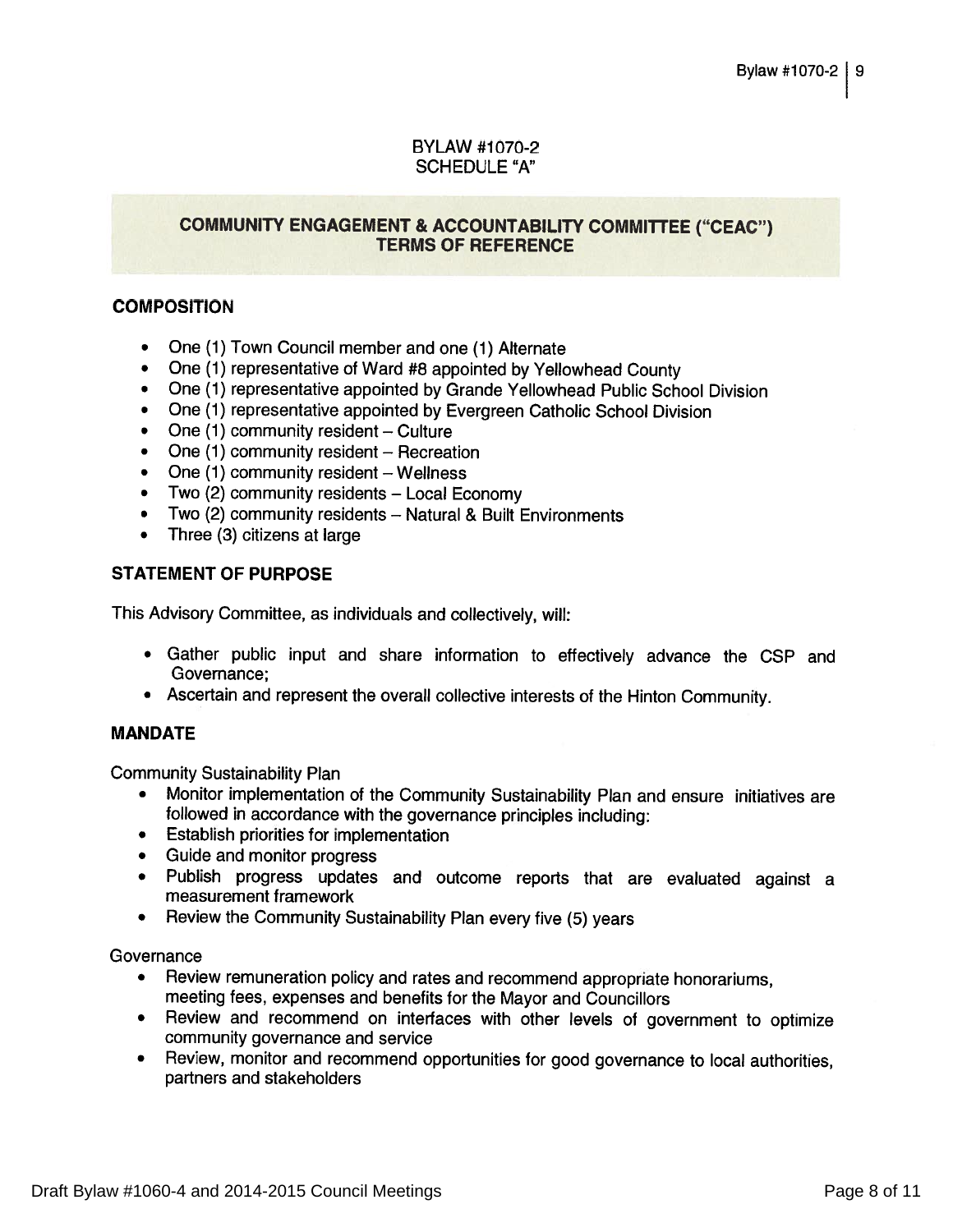#### **MEETINGS**

The Community Engagement & Accountability Committee shall hold a minimum of four (4) meetings per year or as determined by the CEAC.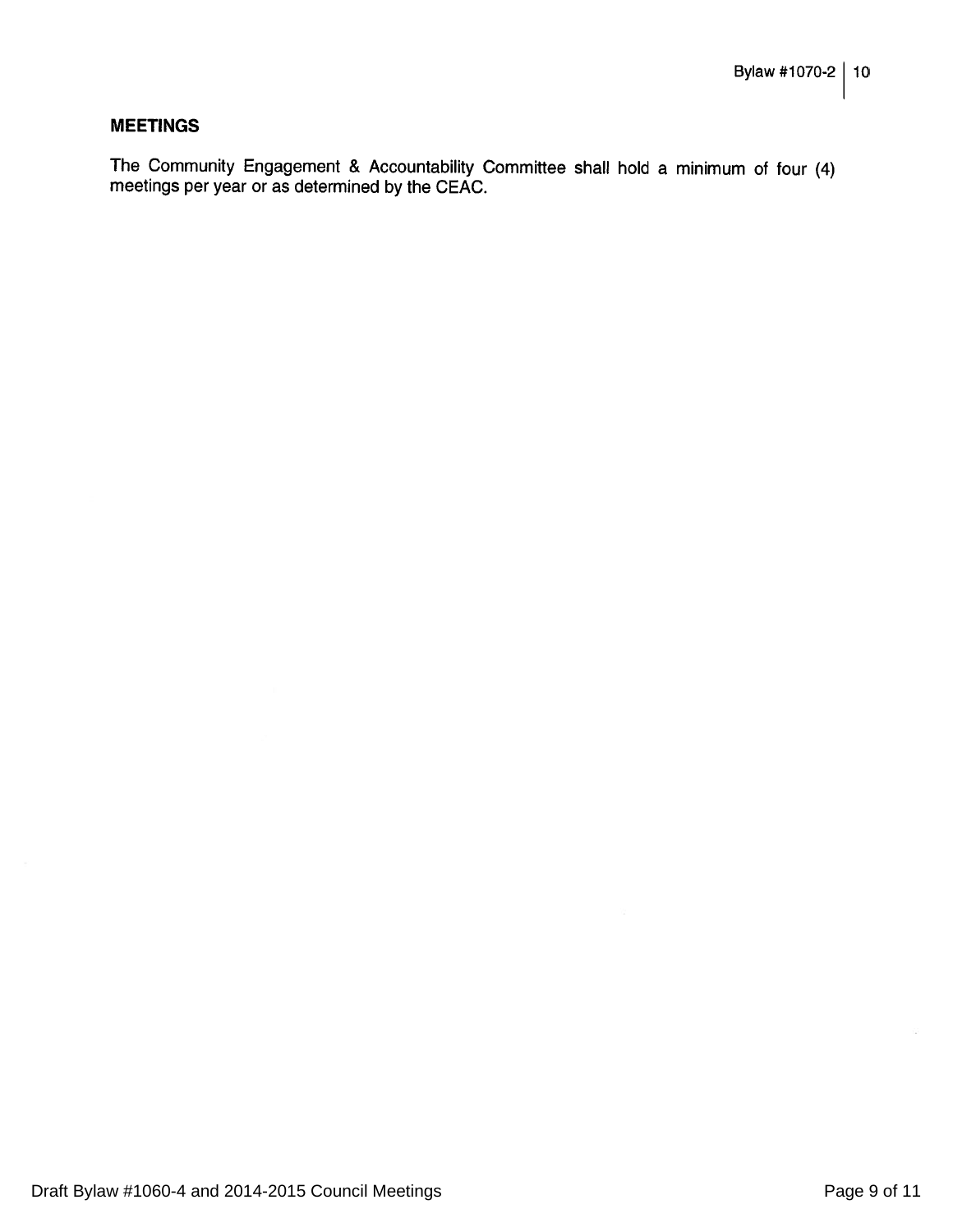## **2014-2015 COUNCIL REPRESENTATION ON BOARDS & COMMITTEES**

| Draft Bylaw<br><b>2014-2015 COUNCIL REPRESENTATION ON BOARDS &amp; COMMITTEES</b>              |                                                                                  |                                                                                                                                                                                                                                                |                                                                              |                                                                                                                               |                                                                                                                         |                                                                                                      |  |  |  |
|------------------------------------------------------------------------------------------------|----------------------------------------------------------------------------------|------------------------------------------------------------------------------------------------------------------------------------------------------------------------------------------------------------------------------------------------|------------------------------------------------------------------------------|-------------------------------------------------------------------------------------------------------------------------------|-------------------------------------------------------------------------------------------------------------------------|------------------------------------------------------------------------------------------------------|--|--|--|
| <b>GLEN BARROW</b><br>1106                                                                     | <b>RYAN MAGUHN</b>                                                               | <b>DALE CURRIE</b>                                                                                                                                                                                                                             | <b>STUART TAYLOR</b>                                                         | <b>MATTHEW YOUNG</b>                                                                                                          | <b>MARCEL MICHAELS</b>                                                                                                  | <b>ROB MACKIN</b>                                                                                    |  |  |  |
| 0<br><b>AROTECTIVE SERVICES</b><br>and                                                         | <b>COMMUNITY &amp;</b><br><b>SOCIAL SUPPORTS</b>                                 | PARKS/<br><b>RECREATION /</b><br><b>CULTURE</b>                                                                                                                                                                                                | <b>ENVIRONMENT</b>                                                           | <b>OPPORTUNITY</b>                                                                                                            | <b>INTER-</b><br><b>GOVERNMENTAL</b><br><b>RELATIONS</b>                                                                | <b>MAYOR</b>                                                                                         |  |  |  |
| Bisaster Services<br>Committee (1 of 3)                                                        | <b>Hinton Municipal</b><br><b>Library Board</b>                                  | <b>Disaster Services</b><br>Committee (2 of 3)                                                                                                                                                                                                 | <b>Disaster Services</b><br>Committee (3 of 3)                               | <b>Nominations Review</b><br>Committee (2 of 3)                                                                               | <b>Community Futures West</b><br>Yellowhead (CFWY)                                                                      | Northern Alberta<br>Mayors                                                                           |  |  |  |
| <b>Et 1</b> Call Centre Mgmt<br>Committee<br>C<br>$\circ$                                      | Post Secondary<br>Education                                                      | Mary Reimer Park<br>Society                                                                                                                                                                                                                    | <b>Forest Resources</b><br><b>Advisory Committee</b><br>(FRAG)               | <b>West Yellowhead</b><br><b>Regional Waste</b><br>Management (1 of 2)                                                        | Inter-Municipal<br>Committee / Yellowhead<br>County (2 of 3)                                                            | Evergreen<br>Foundation Board                                                                        |  |  |  |
| Expressionnel/Council Liaison<br>The of 3)<br>and the of 3)<br>distribution Policing Committee | Personnel/Council<br>Liaison (2 of 3)                                            | Personnel/Council<br>Liaison (3 of 3)                                                                                                                                                                                                          | <b>Athabasca Watershed</b><br>Council                                        | <b>CEAC</b>                                                                                                                   | <b>West Yellowhead</b><br><b>Regional Waste</b><br>Management (2 of 2)                                                  | Inter-Municipal<br>Committee /<br><b>Yellowhead County</b><br>$(3 \text{ of } 3)$                    |  |  |  |
|                                                                                                | <b>Nominations Review</b><br>Committee (1 of 3)                                  | <b>Grievance Committee</b><br>$(1$ of 2)                                                                                                                                                                                                       | <b>West Fraser Pulpmill</b><br><b>Advisory Committee</b>                     | <b>Grievance Committee</b><br>$(2 \text{ of } 2)$                                                                             | <b>Long Term Care Working</b><br>Group                                                                                  | <b>Nominations Review</b><br>Committee (3 of 3)                                                      |  |  |  |
| Inter-Municipal Committee /<br>Yellowhead County (1 of 3)                                      |                                                                                  |                                                                                                                                                                                                                                                |                                                                              |                                                                                                                               |                                                                                                                         |                                                                                                      |  |  |  |
| <b>ALTERNATE:</b><br>-West Fraser Pulpmill<br>Advisory<br>-Grievance Committee                 | <b>ALTERNATE:</b><br>-Mary Reimer Park<br>Society<br>-Long Term Care<br>Facility | <b>ALTERNATE:</b><br>-CEAC<br>-Hinton Policing<br>Committee<br>-Hinton Municipal<br><b>Library Board</b><br>-Athabasca Watershed<br>Council<br>-Nominations Review<br>Committee<br>-Inter-Municipal<br>Committee /<br><b>Yellowhead County</b> | <b>ALTERNATE:</b><br>-West Yellowhead<br><b>Regional Waste</b><br>Management | <b>ALTERNATE:</b><br>-Community Futures<br><b>West Yellowhead</b><br>-Forest Resources<br><b>Advisory Committee</b><br>(FRAG) | <b>ALTERNATE:</b><br>-911 Call Centre<br>Management<br>-Disaster Services<br>Committee<br>-Personnel/Council<br>Liaison | <b>ALTERNATE:</b><br>-Post Secondary<br>Education<br>-Community Futures<br>West Yellowhead<br>(CFWY) |  |  |  |

**Updates:**

- **Removal of IRC of Community Futures West Yellowhead (CFWY)**
- **Appointment of 1 Councillor to CFWY**
- **Appointment of 1 Councillor to CEAC**
- **Appointment of 1 Councillor to Hinton Policing Committee**
- **Removal of Hinton Grant Funding Advisory Committee**